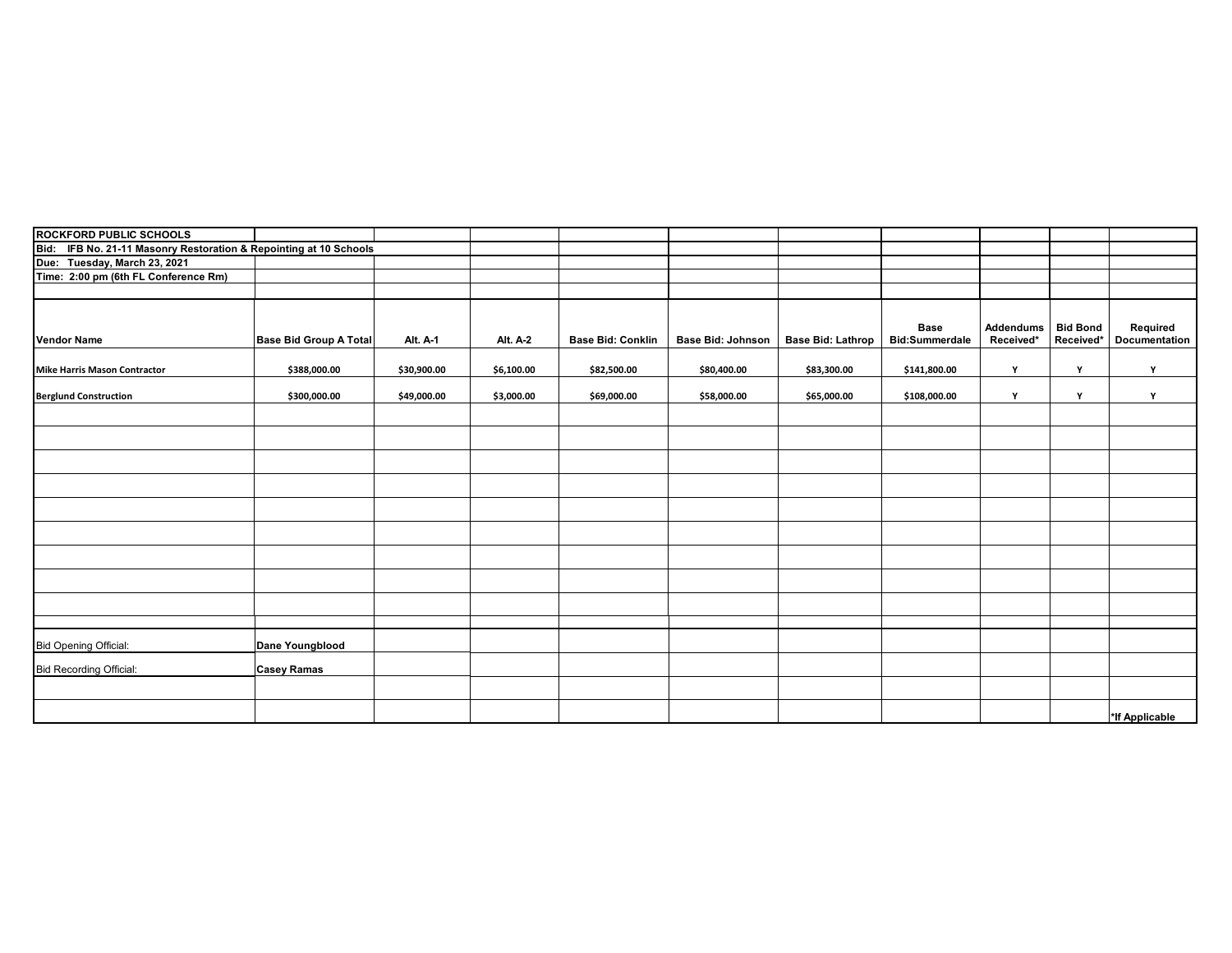| ROCKFORD PUBLIC SCHOOLS<br>Bid: IFB No. 21-11 Masonry Restoration & Repointing at 10 Schools<br>Due: Tuesday, March 23, 2021<br>Time: 2:00 pm (6th FL Conference Rm) |                               |             |            |                          |                          |                           |                                         |            |            |                |                             |
|----------------------------------------------------------------------------------------------------------------------------------------------------------------------|-------------------------------|-------------|------------|--------------------------|--------------------------|---------------------------|-----------------------------------------|------------|------------|----------------|-----------------------------|
|                                                                                                                                                                      |                               |             |            |                          |                          |                           |                                         |            |            |                |                             |
|                                                                                                                                                                      |                               |             |            |                          |                          |                           |                                         |            |            |                |                             |
|                                                                                                                                                                      |                               |             |            |                          |                          |                           |                                         |            |            |                |                             |
|                                                                                                                                                                      |                               |             |            |                          |                          |                           |                                         |            |            |                |                             |
| <b>Vendor Name</b>                                                                                                                                                   | <b>Base Bid Group B Total</b> | Alt. B-1    | Alt. B-2   | <b>Base Bid: Haskell</b> | <b>Base Bid: Hillman</b> | <b>Base Bid: McIntosh</b> | <b>Base Bid Group C</b><br><b>Total</b> | Alt. C-1   | Alt. C-2   |                | <b>Base Bid: Montessori</b> |
| <b>Mike Harris Mason Contractor</b>                                                                                                                                  | \$287,400.00                  | \$9,880.00  | \$6,000.00 | \$114,600.00             | \$111,000.00             | \$61,800.00               | \$422,300.00                            | \$9,000.00 | \$6,600.00 | \$             | 33,800.00                   |
| <b>Berglund Construction</b>                                                                                                                                         | \$315,000.00                  | \$12,000.00 | \$5,000.00 | \$130,000.00             | \$113,000.00             | \$72,000.00               | \$350,000.00                            | \$3,000.00 | \$5,000.00 | \$             | 43,000.00                   |
|                                                                                                                                                                      |                               |             |            |                          |                          |                           |                                         |            |            |                |                             |
|                                                                                                                                                                      |                               |             |            |                          |                          |                           |                                         |            |            |                |                             |
|                                                                                                                                                                      |                               |             |            |                          |                          |                           |                                         |            |            |                |                             |
|                                                                                                                                                                      |                               |             |            |                          |                          |                           |                                         |            |            |                |                             |
|                                                                                                                                                                      |                               |             |            |                          |                          |                           |                                         |            |            |                |                             |
|                                                                                                                                                                      |                               |             |            |                          |                          |                           |                                         |            |            |                |                             |
|                                                                                                                                                                      |                               |             |            |                          |                          |                           |                                         |            |            |                |                             |
|                                                                                                                                                                      |                               |             |            |                          |                          |                           |                                         |            |            |                |                             |
|                                                                                                                                                                      |                               |             |            |                          |                          |                           |                                         |            |            |                |                             |
| <b>Bid Opening Official:</b>                                                                                                                                         | Dane Youngblood               |             |            |                          |                          |                           |                                         |            |            |                |                             |
| <b>Bid Recording Official:</b>                                                                                                                                       | <b>Casey Ramas</b>            |             |            |                          |                          |                           |                                         |            |            |                |                             |
|                                                                                                                                                                      |                               |             |            |                          |                          |                           |                                         |            |            |                |                             |
|                                                                                                                                                                      |                               |             |            |                          |                          |                           |                                         |            |            | *If Applicable |                             |